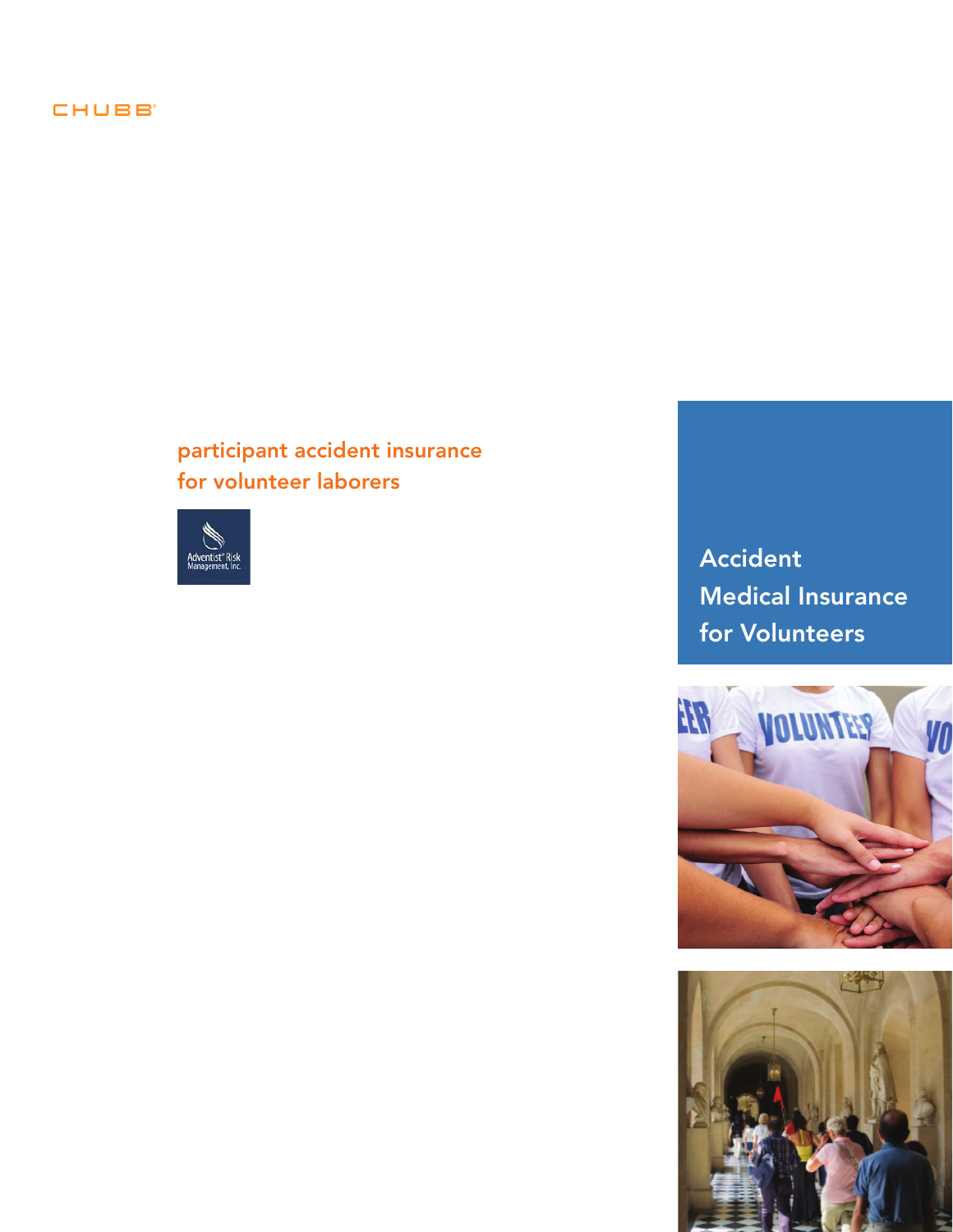John, a volunteer falls off a ladder and breaks an arm while painting a church…

While creating a community garden on a retreat overseas, Amy is bit by a snake…

Mark steps on a rusty nail when building a church fence…

At a community soup kitchen, Chris, a volunteer, spills a boiling pot while serving the homeless…

Volunteers generously donate their time to the church. While doing so, they face risks that may not be covered by Workers Compensation or General Liability Insurance. In the event that an accident happens while they are volunteering, do what you can to help safeguard them. With Seventh day Adventist participant accident insurance for volunteer laborers from Chubb, your volunteers will feel more appreciated and know that their time is valued.

#### KEY BENEFITS

- Temporary Total Disability weekly benefit for a maximum of 52 weeks if an accidental bodily injury causes an insured person to suffer a disability that continues for at least 14 days.
- Accident Medical Expense helps pay the cost of treating an accidental injury, including Dental, Physical Therapy and Orthopedic Expenses. Coverage is excess of all other plans, except in those states where a coordination of benefits is required.
- Medical Evacuation and Repatriation benefits that reimburse the costs for covered emergency medical transportation for injured or sick volunteers.
- Accidental Loss of Life benefit applies if an accident results in any of the following losses within one year after the date of the accident: Percent of Loss of

|                                                                         | <u>I GILGIIL UI LUSS UI</u> |
|-------------------------------------------------------------------------|-----------------------------|
| Life Accidental Loss of:                                                | <b>Benefit Amount</b>       |
| Life                                                                    | 100%                        |
| Speech and Hearing                                                      | 100%                        |
| Speech and One of: Hand, Foot or Sight of One Eye                       | 100%                        |
| Hearing and One of: Hand, Foot or Sight of One Eye                      | 100%                        |
| Both Hands, Both Feet or Sight of Both Eyes or a Combination of a Hand, |                             |
| a Foot, or Sight of One Eye                                             | 100%                        |
| One Hand or One Foot or Sight of One Eye                                | 50%                         |
| Speech or Hearing                                                       | 50%                         |
| Quadriplegia                                                            | 100%                        |
| Paraplegia                                                              | 75%                         |
| Hemiplegia                                                              | 50%                         |
| Thumb and Index Finger of the Same Hand                                 | 25%                         |
| Uniplegia                                                               | 25%                         |
|                                                                         |                             |

If an insured has multiple Losses as the result of one accident, the single largest Benefit Amount applicable to the Losses suffered will be paid.

- Policy Aggregate Limit of Insurance up to \$500,000 per Accident.
- Coverage includes travel directly to and from a volunteer assignment and any incidental travel while on the assignment.
- Eligibility applies to all persons of named member institution of the Seventh-day Adventist Church provided such person has been duly authorized by the local pastor, denominational conference employed individual, head elder at the local church, or recognized official or administrator of the insured institution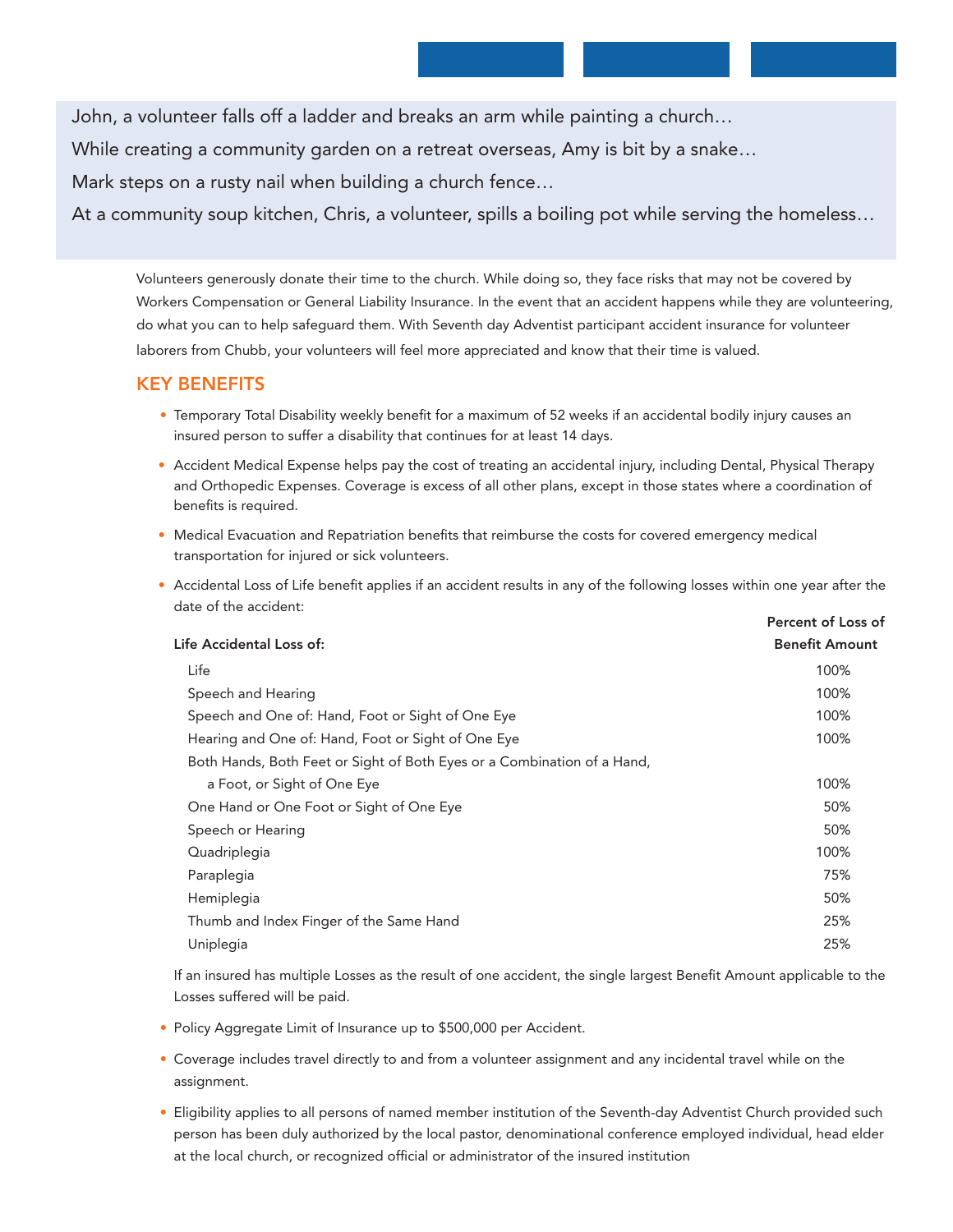# CHUBB STRENGTH

When you choose Chubb, you're relying on one of the strongest carriers in the market: a specialty Accident & Health carrier with the experience and financial strength to offer rich options, broad coverages and high benefit limits at affordable costs.

# **EXCLUSIONS**

Insurance does not apply to any Accident, Accidental Bodily Injury or Loss caused by or resulting from, directly or indirectly:

- An insured being in, entering or exiting any aircraft that is owned, leased or operated by the policyholder or on behalf of the policyholder or operated by an employee of the policyholder on the policyholder's behalf. This exclusion does not apply to leased aircraft which are chartered for single trips.
- An insured being in, entering or exiting any aircraft while acting or training as a pilot or crew member. This does not apply to passengers who temporarily perform pilot or crew functions in a life threatening emergency.
- An insured's emotional trauma, mental or physical illness, disease, pregnancy, childbirth or miscarriage, bacterial or viral infection, bodily malfunctions or medical or surgical treatment thereof. This does not apply to an insured's bacterial infection caused by an Accident or from Accidental consumption of a substance contaminated by bacteria.
- Suicide, attempted suicide or intentionally self-inflicted injury.
- An insured participating in military action while in active military service with the armed forces of any country or established international authority. However, this exclusion does not apply to the first sixty (60) consecutive days of active military service with the armed forces of any country or established international authority.
- A declared or undeclared war.
- An insured being intoxicated (as defined by the laws of the jurisdiction where the Accident occurs) or under the influence of any narcotic or other controlled substance, unless taken and used as prescribed by a physician.
- Any occurrence while an insured is incarcerated after conviction.

In addition, the Coordination of Benefits Accident Medical Expense benefit does not apply to charges and services for:

- 1) which the insured has no obligation to pay;
- 2) any injury for which Worker's Compensation benefits or occupational injury benefits are payable;
- 3) treatment by a person employed or retained by the Policyholder;
- 4) treatment that is educational, experimental or investigational in nature or that does not constitute accepted medical practice;
- 5) charges and services that are not medically necessary;
- 6) for treatment involving conditions caused by repetitive motion injuries, or cumulative trauma and not as the result of an Accidental Bodily Injury.